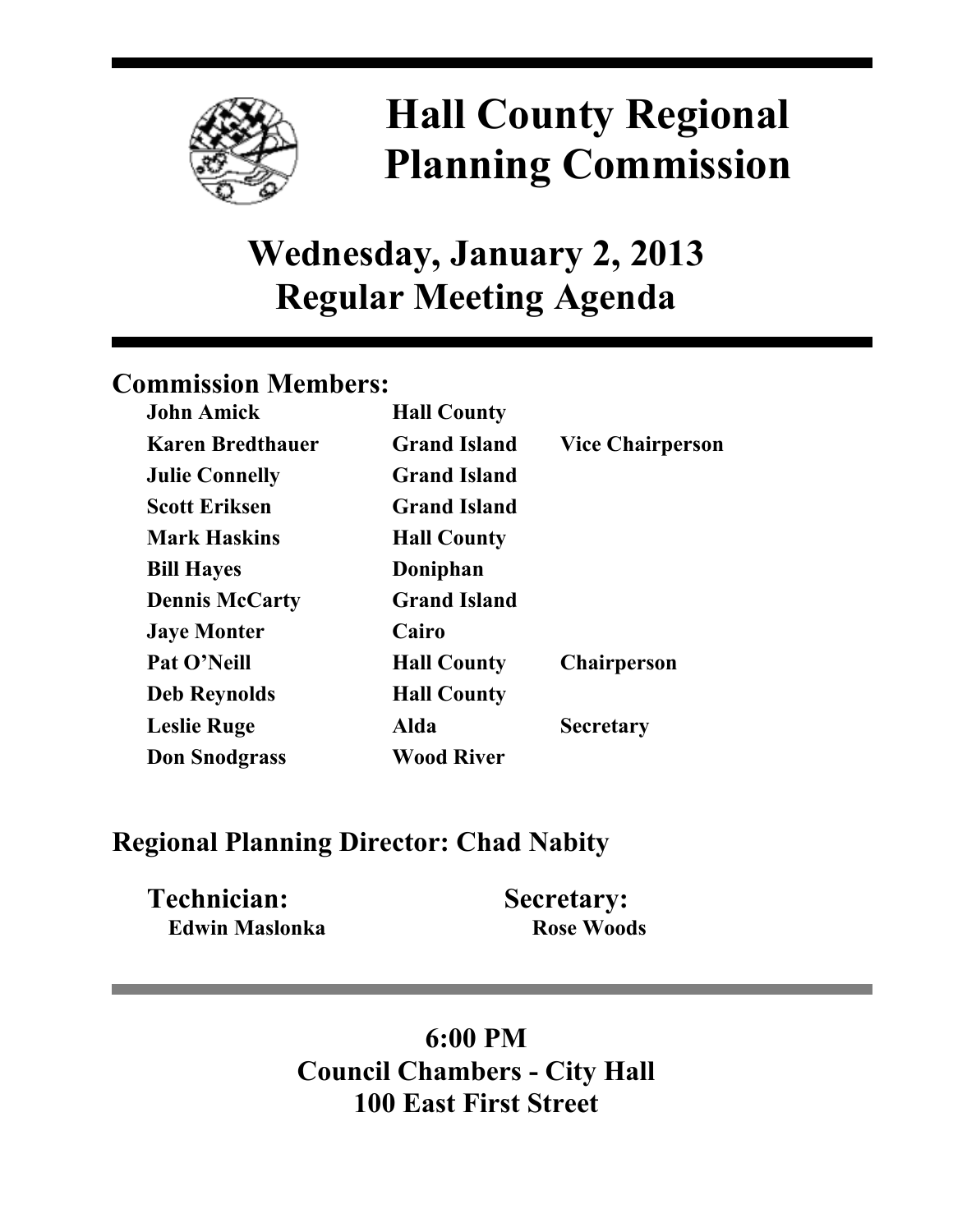#### **Call to Order**

#### **Roll Call**

#### **A - SUBMITTAL OF REQUESTS FOR FUTURE ITEMS**

Individuals who have appropriate items for City Council consideration should complete the Request for Future Agenda Items form located at the Information Booth. If the issue can be handled administratively without Council action, notification will be provided. If the item is scheduled for a meeting or study session, notification of the date will be given.

#### **B - RESERVE TIME TO SPEAK ON AGENDA ITEMS**

This is an opportunity for individuals wishing to provide input on any of tonight's agenda items to reserve time to speak. Please come forward, state your name and address, and the Agenda topic on which you will be speaking.

#### **DIRECTOR COMMUNICATION**

This is an opportunity for the Director to comment on current events, activities, and issues of interest to the commission.

#### **- - - - SPECIAL ITEMS**

**-1** Hazard Mitigation Planning Process

#### **A - A - AGENDA**

A1 Agenda

#### **E - E - MEETING MINUTES**

**E1** Meeting Minutes

#### **F - F - PUBLIC HEARING**

F1 Public Hearing - Text Amendment to Chapter 36 (Zoning)